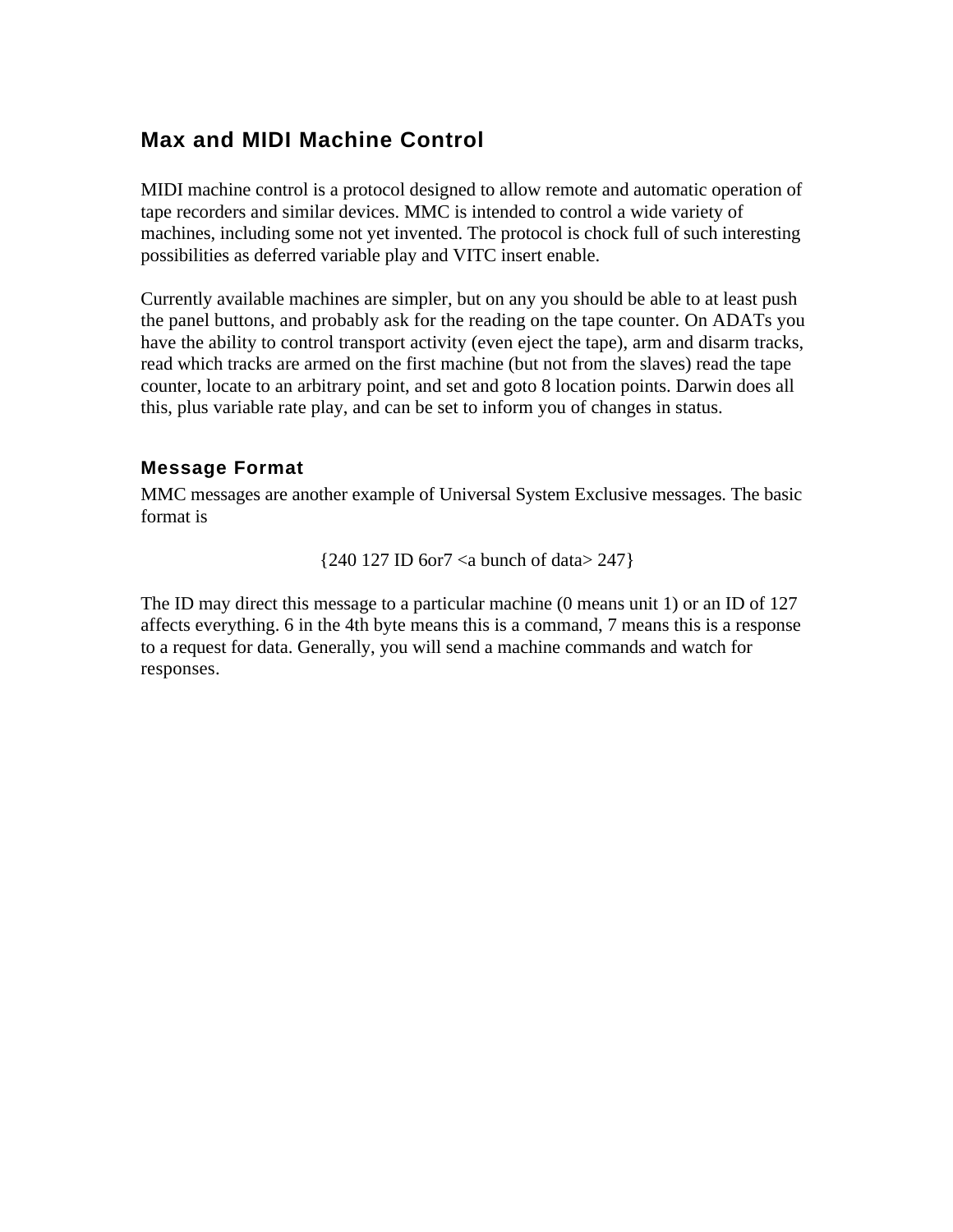#### **Transport Commands**



The easiest commands are the ones that move the tape around. This patcher implements a simple remote control. The sxformat is the heart of it. It is built on the basic string with the command number as the only data. (I used the universal unit ID. You can set a unit number if desired by inputting it to a right inlet.) You make things happen by passing one of the following into the left inlet:

1 stop 2 play 4 fast forward 5 rewind 6 record Strobe 10 eject

The more obscure transport commands:

3 deferred play. Play when you finish what you are doing.

7 record exit. Punchout

8 record pause. This takes some explaining. On some machines you get into record by going through a sequence Pause, Record Pause, Record Strobe. On ADATs, Darwin, and DA-88 all you have to send is record strobe whether stopped or playing.

9 pause. Most machines make no distinction between stop and pause. Later, when we get motion status from an ADAT, we will see that it reports stop if the tape is unloaded and pause if it is not.

11 Chase. On a machine that is able to lock to SMPTE time code, puts it into chase mode so it follows the master.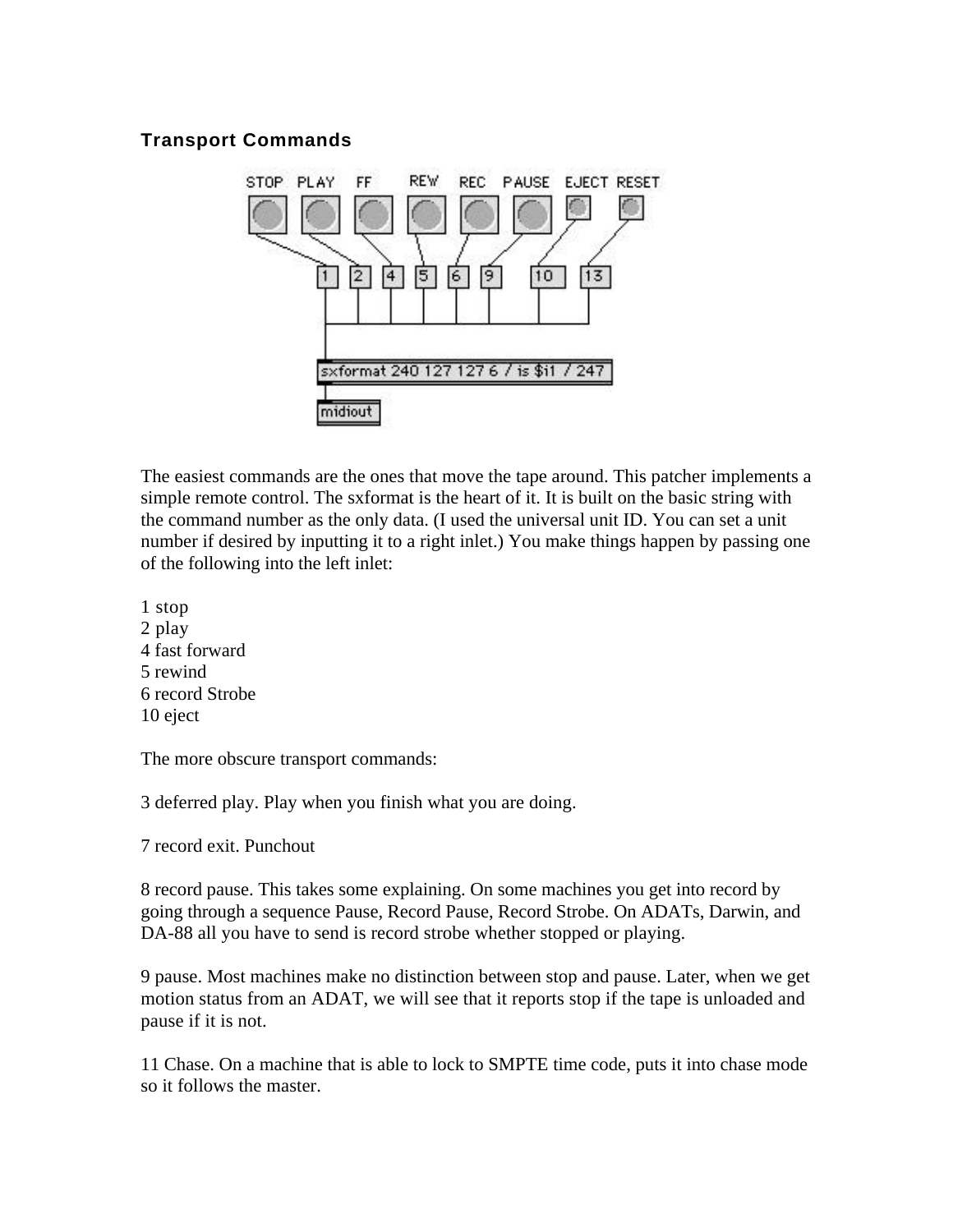13 MMC reset. Might be useful in case the machine gets tangled up and tries to locate going the wrong way or something. More about reset later, when we talk about updates.



## **Simple Location**

 The locate command is similar to the transport commands, but comes in two versions. The sysex string is:

{240 127 127 6 68 6 1 hr mn fm ss fs 247 }

The first four bytes you already know.

68 is the command number for locate.

6 means six bytes of data follow

1 means an immediate locate (0 would locate to stored value- we'll do that later). The following data is the target, in an almost familiar format. (If it's not familiar, see the section on MIDI Time Code.)

Hours includes the time code type as usual. When a location time is sent within an MMC command or responses, there is an extra byte of information. fs may be subframes or status. Which one is indicated by bit 5 of the frames byte, so if you are displaying a location obtained by MMC, you have to mask the frames with an [& 31]. You can test bit 5 with [& 32].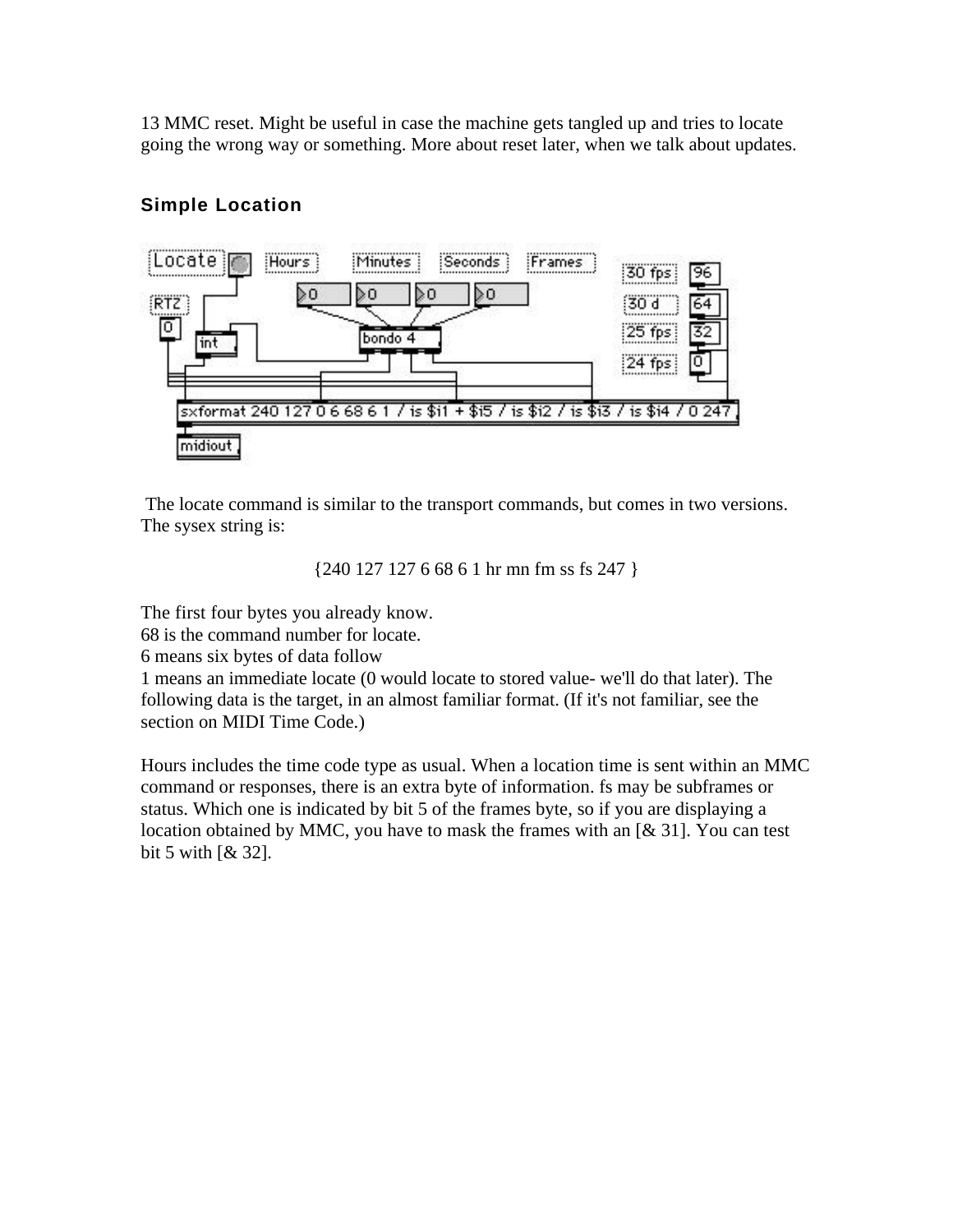If bit 5 of the frames byte is set, fs indicates status, broken down like this:

bit 6 set  $=$  location is estimated bit 5 set  $=$  this code is invalid bit 4 set  $= 1$ st frame of a 4 or 8 frame video sequence bit  $3$  set  $=$  Time code never received

If bit 5 of the frames byte is 0, fs is 1/100ths of a frame. Darwin will cue up this accurately, but I'm not sure about ADAT or DA-88.

Bit 6 of the frames byte is the sign; (you may need negative time code to enter an offset, for instance.) Also, bit 6 of the seconds byte might be set- If so, it would mean there is no time code in this field. You could use it to see if General Purpose register 0 had a value, for instance. Bit 6 of the minutes byte can be set to indicate color frame - (contrary to a common misconception, this does not mean the timecode is at 29.97fps, it indicates the use of a particular color subcarrier synchronization system used on 1 inch videotape.) The upshot is to be really robust, you should  $\left[\&63\right]$  or  $\left[\&31\right]$  everything, but in current implementations it's not necessary.

To execute a locate, simply send the string with the desired location filled in (all 0s is handy).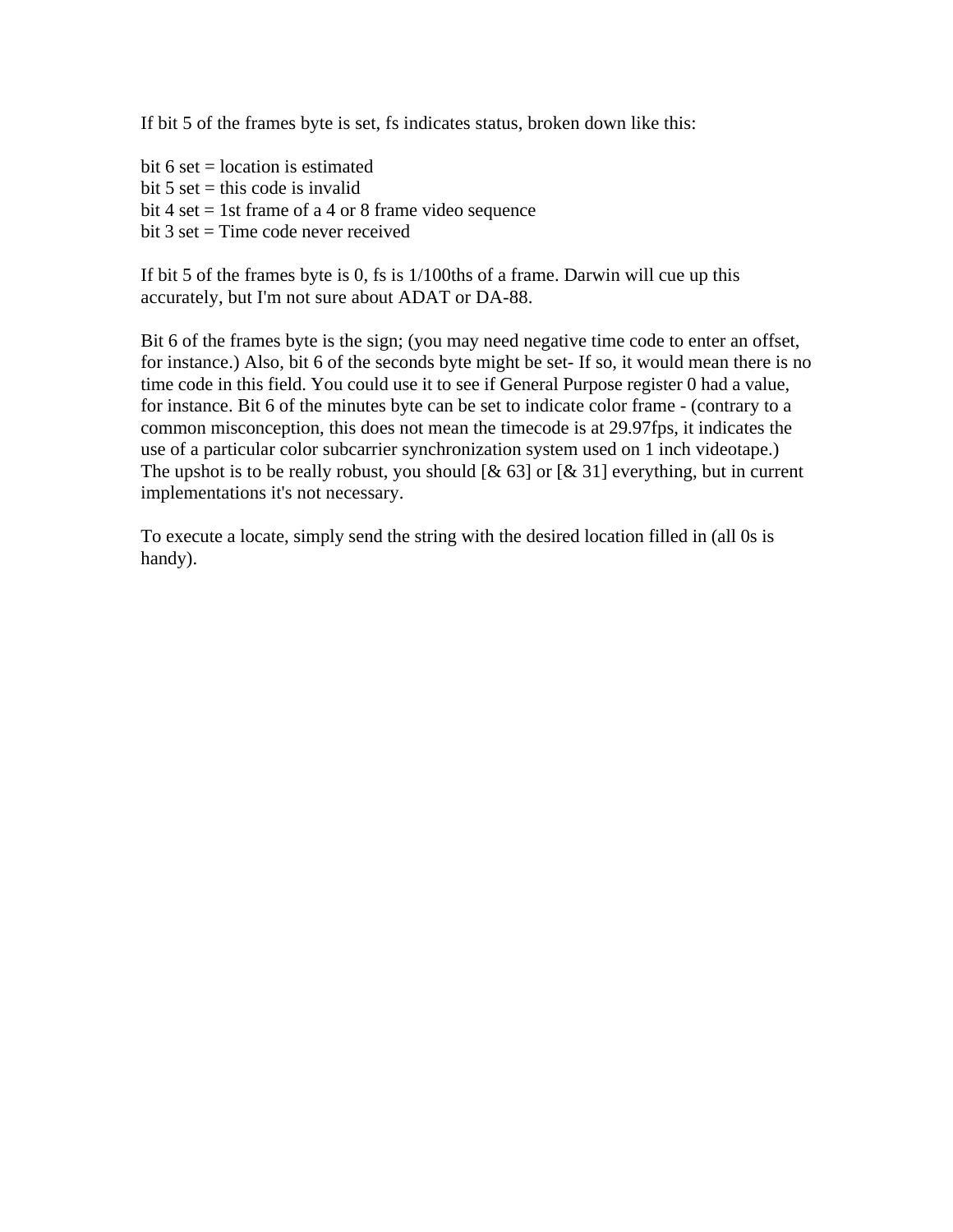## **Reading And Writing Information Fields.**

So far we have dealt with open loop MMC operations. You send a command to the machine and it responds (or doesn't). More sophisticated control requires a closed loop with MIDI output from the deck returning to your application. Information can be returned as a result of an inquiry, automatically when things change, or steadily at a desired rate.

The MMC spec defines the kinds of information that may be available. The information is organized in "fields", which may include up to 60 bytes of information. In many cases, the information is packed into odd groups of bits within a byte, and you have to do some masking and shifting to extract the information. (If masking and shift operations are new to you, see the section on binary math.)

You can get the data in a field with the read command:

{240 127 ID 6 66 1 fn 247}

The 66 indicates a read command.

The 1 indicates there is 1 request in this message (You can string requests together- the total number goes in this spot) fn is the number of the field you want to read.

For instance [sxformat 270 127 0 6 66 1 72 247] will generate a message that tells if the deck is stopped, playing or in fast motion:

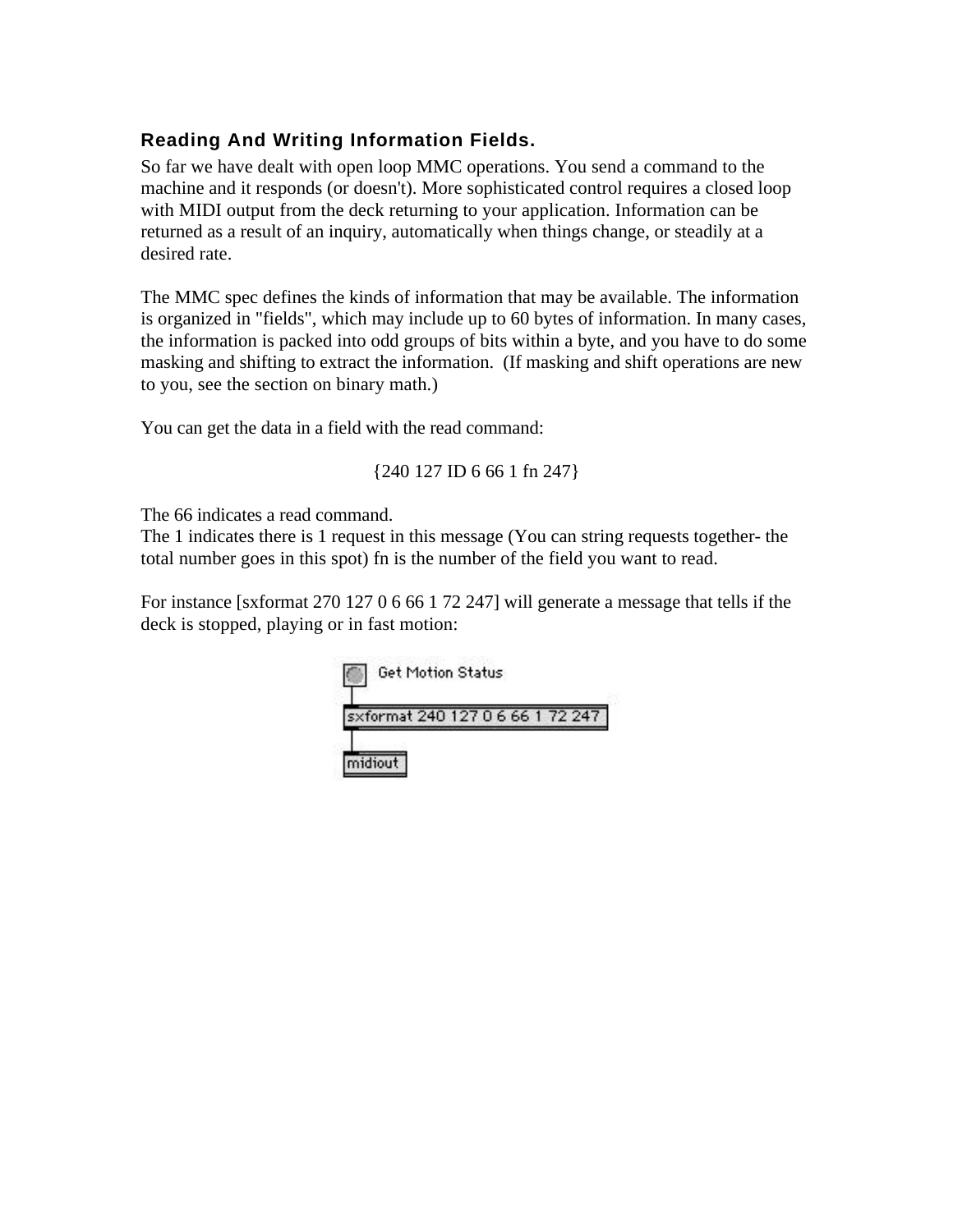The message that comes back will look like this:

{240 127 ID 7 72 3 ms mp ss 247}



The header and ID are followed by 7 for response, the field you are getting (72 in this case), and the length (3) of the following data.

ms is the motion control state. These numbers are the same as the motion commands, except you won't get a 6 for recording. To find out if the deck is recording or not, you have to read another field.

mp is Motion Control Process. A process is a series of actions, such as rewind and play. Some defined codes are  $11$  = chasing,  $68$  = locating,  $127$  = no process

ss is status and success level. In other words, if a deck takes a while to get up to speed, this tells if it's ready yet. Status for commands is in bits 0 - 2: 0 means "in progress", 1 means "finished" and 2 means it didn't work. Status for processes is in bits 4-7, with the same meanings

To find out about recording, ask for field 77. The response is

{240 127 ID 7 77 1 rs 247}

where rs has bits set to indicate various things. Decode by masking: bits 0-3 give

- $0 =$  not recording or rehearsing
- $1 =$  recording
- $4$  = rehearsing
- $6 =$  record pause
- bit 5 means record inhibited (a protected cassette, for instance)
- bit 6 means rehearse inhibited
- bit 7 means no tracks armed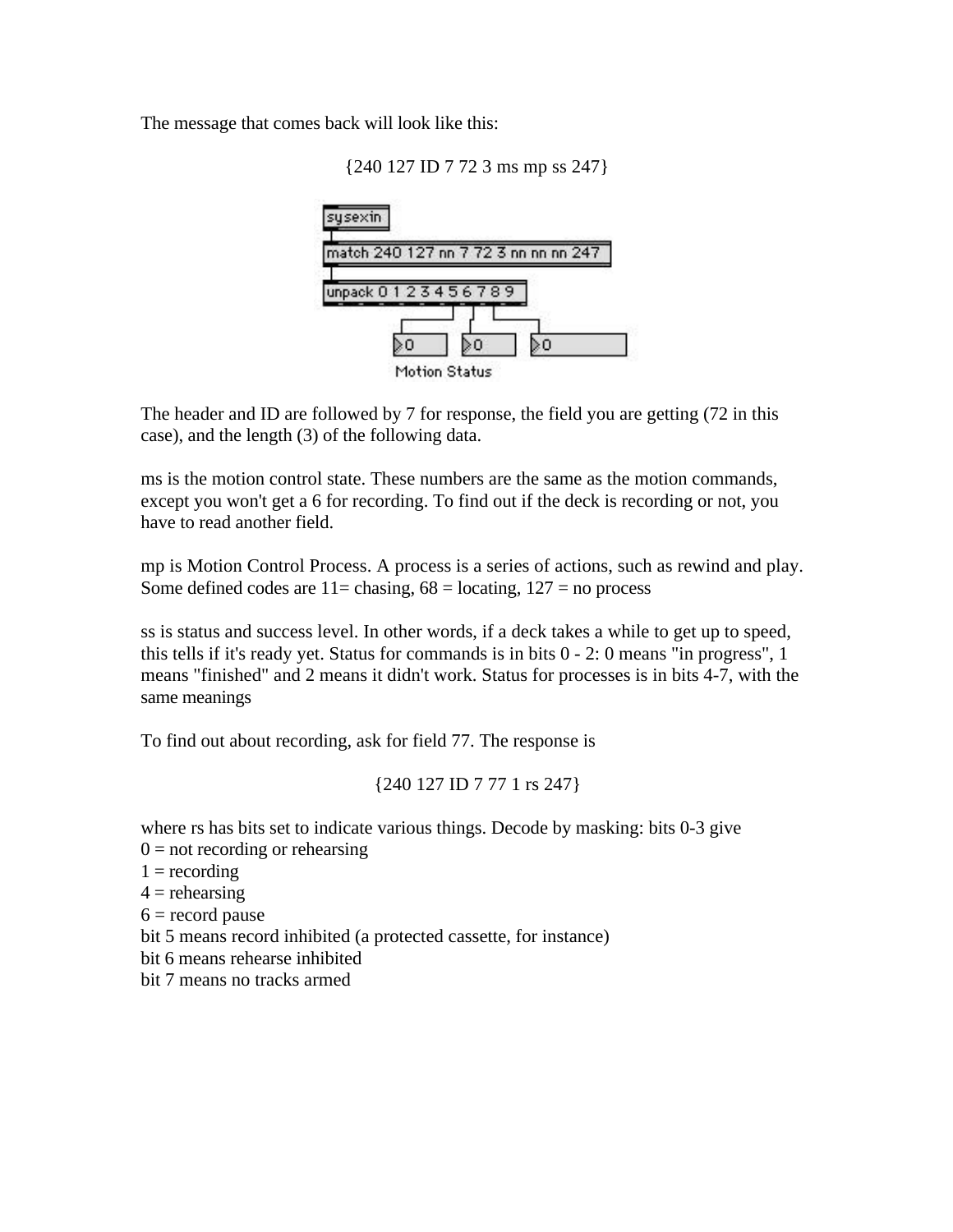Before I go any farther, I should point out that the response

{240 127 ID 7 66 1 nn 247}

is always possible. It means field nn is not available for viewing.

There are about 70 fields defined in the MMC spec so I can't go through them all. One of the most interesting is field 1, which contains the current tape location. The response string will be

{240 127 ID 7 1 hr mn ss fr st 247}

with the hours and frames including time code format and status flags as I mentioned above.



If you are using the ADAT-Cooper system, you may be surprised by what you see. Right out of the box, the Cooper Datamaster reports location as if the 00 00 on the ADAT was 1:00:00:00. It is common practice to start time code just before the 1 hour mark, with the action beginning at the hour. This is because time code has to preroll a few seconds to allow machines time to lock up, and the time before 00:00:00:00 is 23:59:59:29. When decks see that, they zing into fast forward. You can set other offsets in the Datamaster for time code, but the MMC commands seem to keep the extra hour. However, if you locate to 1:00:00:00, it will run off the end of the tape.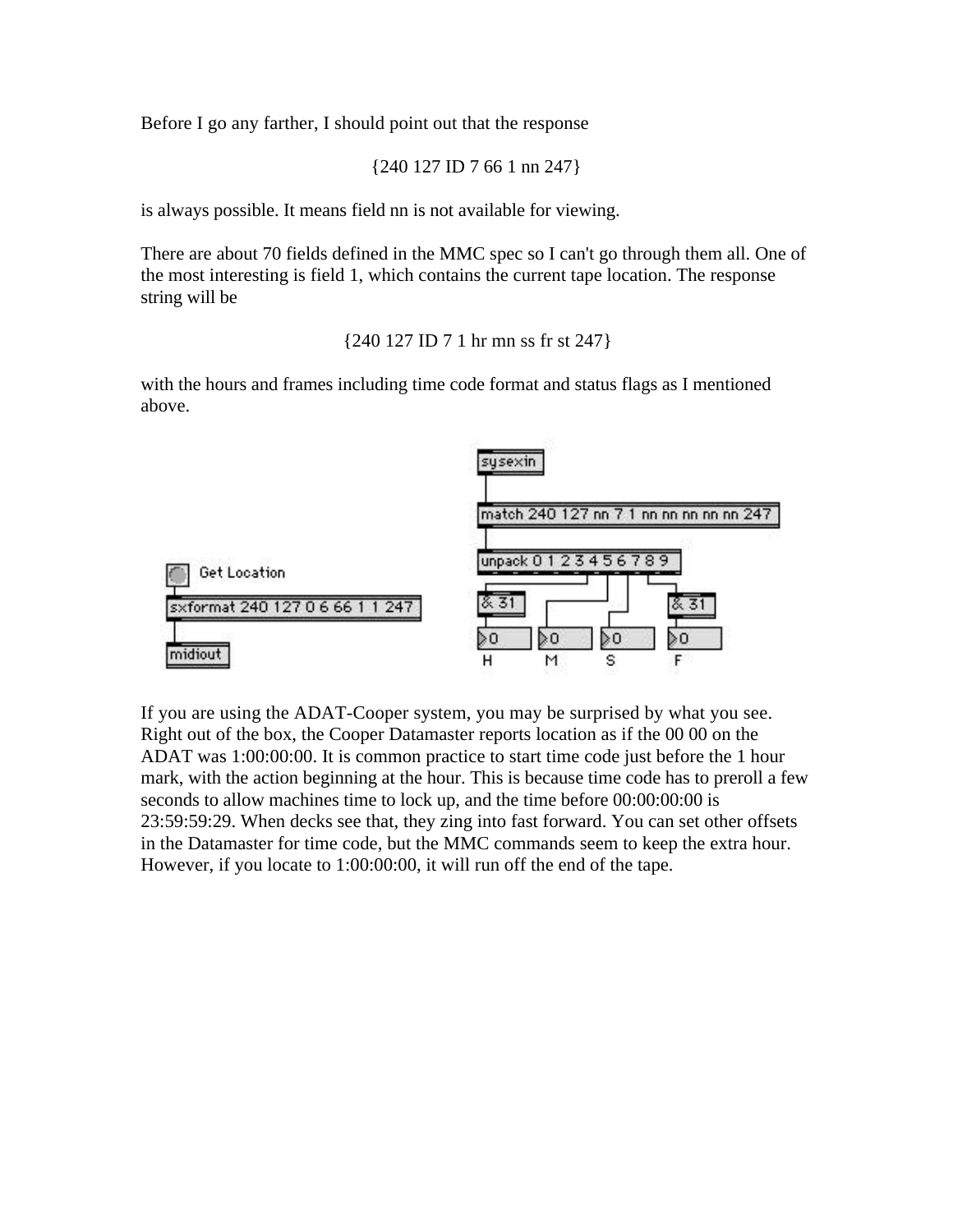### **Writeable Fields**

You can also write to some fields within an MMC device. Some of the most useful are 8 through 15, the general purpose location registers. These give you 8 locate points that are independent of Loc 1 or any other panel control. To use them, you first write the location wanted, then send a locate command.

To write to a GP register send the string

{240 127 ID 6 64 6 fn hr mn ss fr st 247}

where fn is the field number:

| Write to GPx Minutes<br>Seconds           | Locate to GPx             |
|-------------------------------------------|---------------------------|
| sxformat 240 127 0 6 64 6 / is \$i4 + 8 / | sxformat 240 127 0 6 68 2 |
| 96 / is \$i2 / is \$i3 / 0 0 247          | $0/$ is $$i2 + 8 / 247$   |

To go there, use the locate command with 0 as the subcommand:

{240 127 ID 6 68 2 0 fn 247 }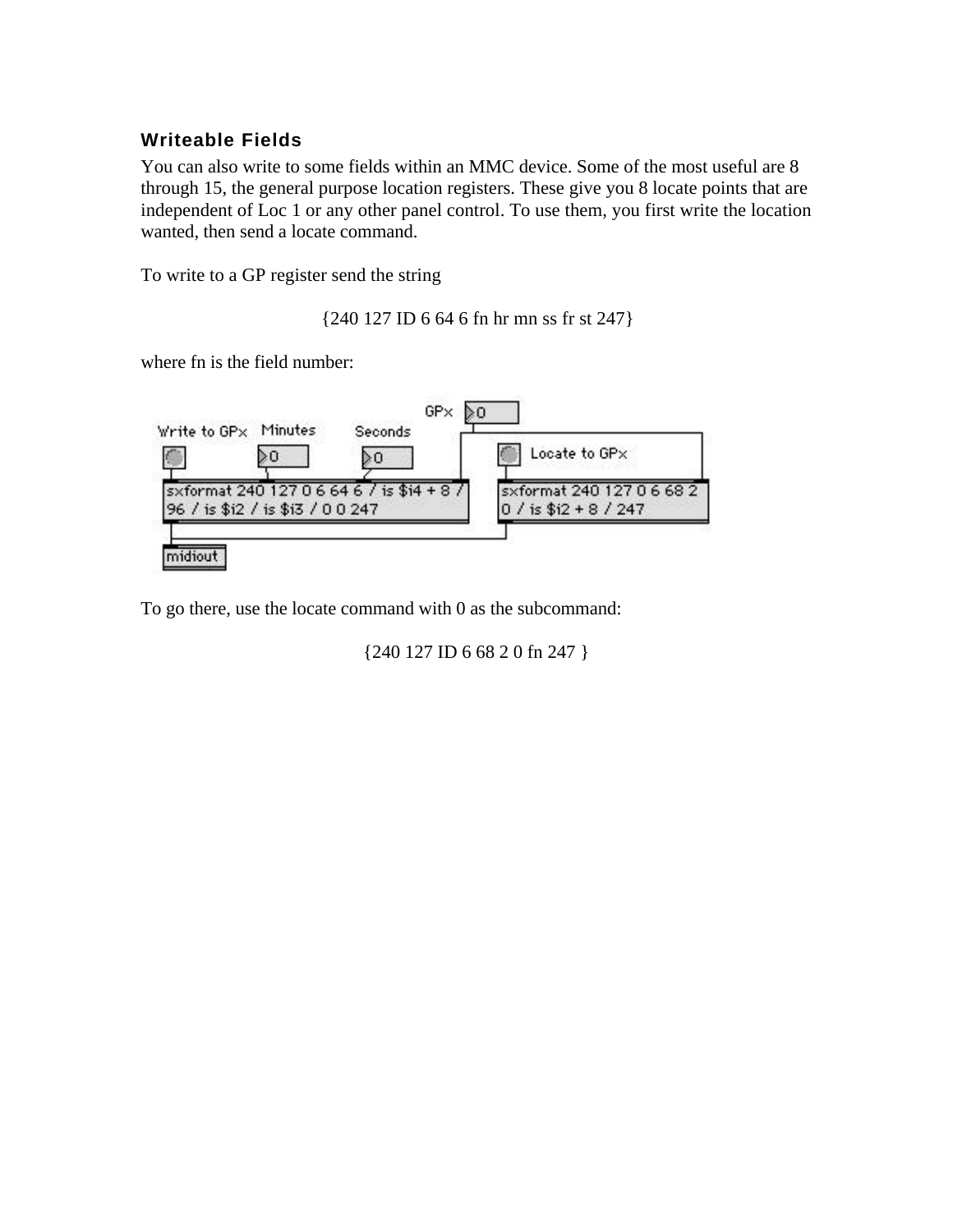#### **Arming Tracks**

The current status of the tracks is kept in 2 fields:  $78 =$ Track Record Status and  $79 =$ Track Record Ready. The second is most useful because you can write to it to arm a track for recording. The field is organized as a "Track Bitmap", several bytes in which each track is represented by a single bit. If you query this field, the response will be

{240 127 ID 7 79 nn r0 r1 r2 ... 247}

nn is the number of data bytes following. It can vary a lot. If it is 0, no tracks are armed. The other bytes are the bitmap, which is set up like this:

r0 bit 0 video bit 1 reserved (must be 0) bit 2 time code track bit 3 Aux track A bit 4 Aux tack B bit 5 Track 1 (finally!) bit 6 Track 2

r1

bit 0 Track 3 bit 1 Track 4 bit 2 Track 5 bit 3 Track 6 bit 4 Track 7 bit 5 Track 8 bit 6 Track 9

and so forth.

This not hard to decode using masking, but it is tedious. I suggest using Chris Muir's Binary object to pick out the bits.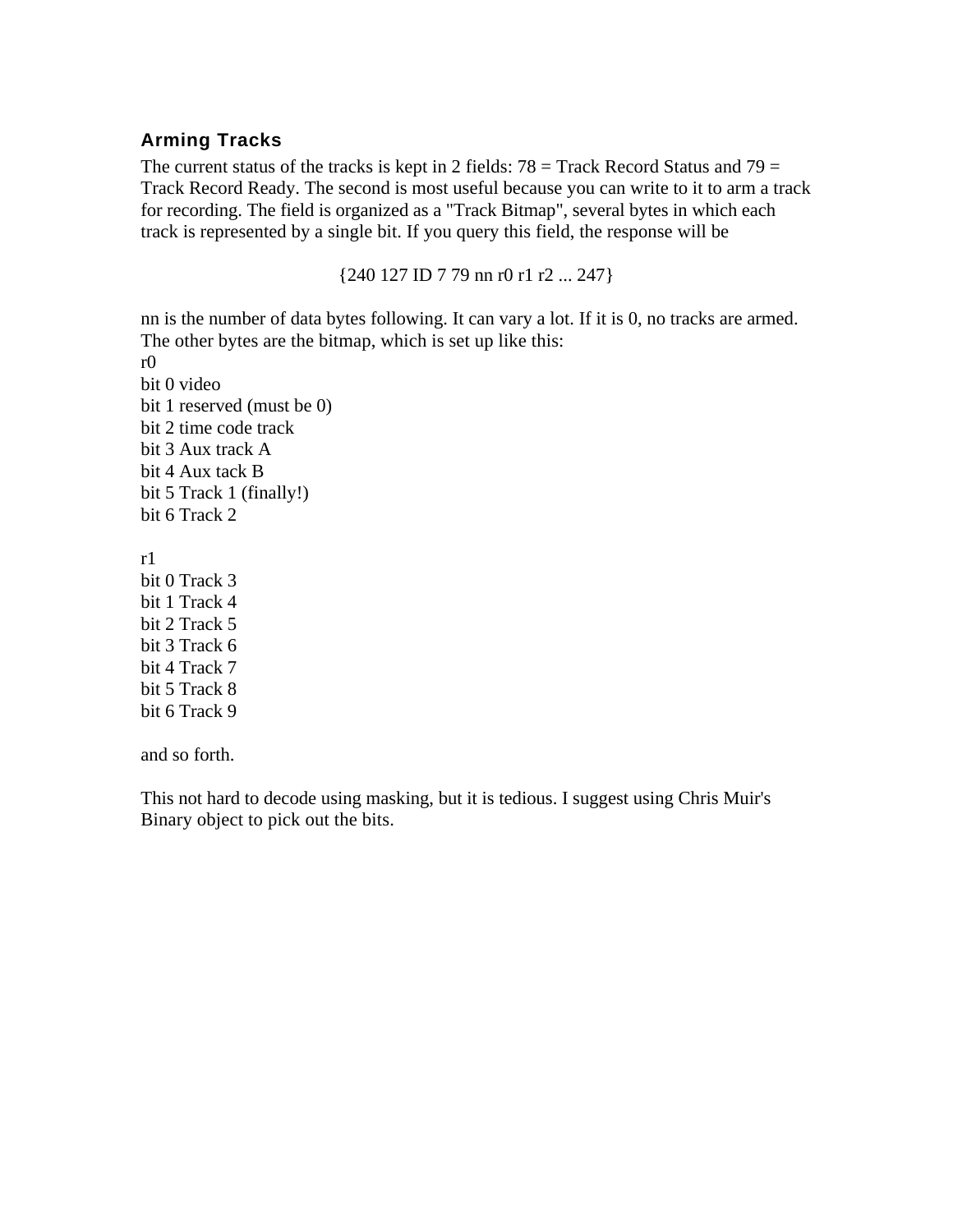To set tracks, we use the "Masked Write" command. It looks like this:

{ 240 127 ID 6 65 4 79 byte mask data 247}

4 is the length of following information; masked writes can be concatenated just like ordinary writes.

79 is the target field.

byte is the target byte within the field.

mask allows you to zero in on a bit. If a bit is zero in the mask, it won't be affected by the write.

data is the value to put in the uncovered bits. This is also bit by bit. The easy way to use it is to match the mask to turn things on and send 0 to turn things off, but it is perfectly reasonable turn some bits on and others off in the same operation.